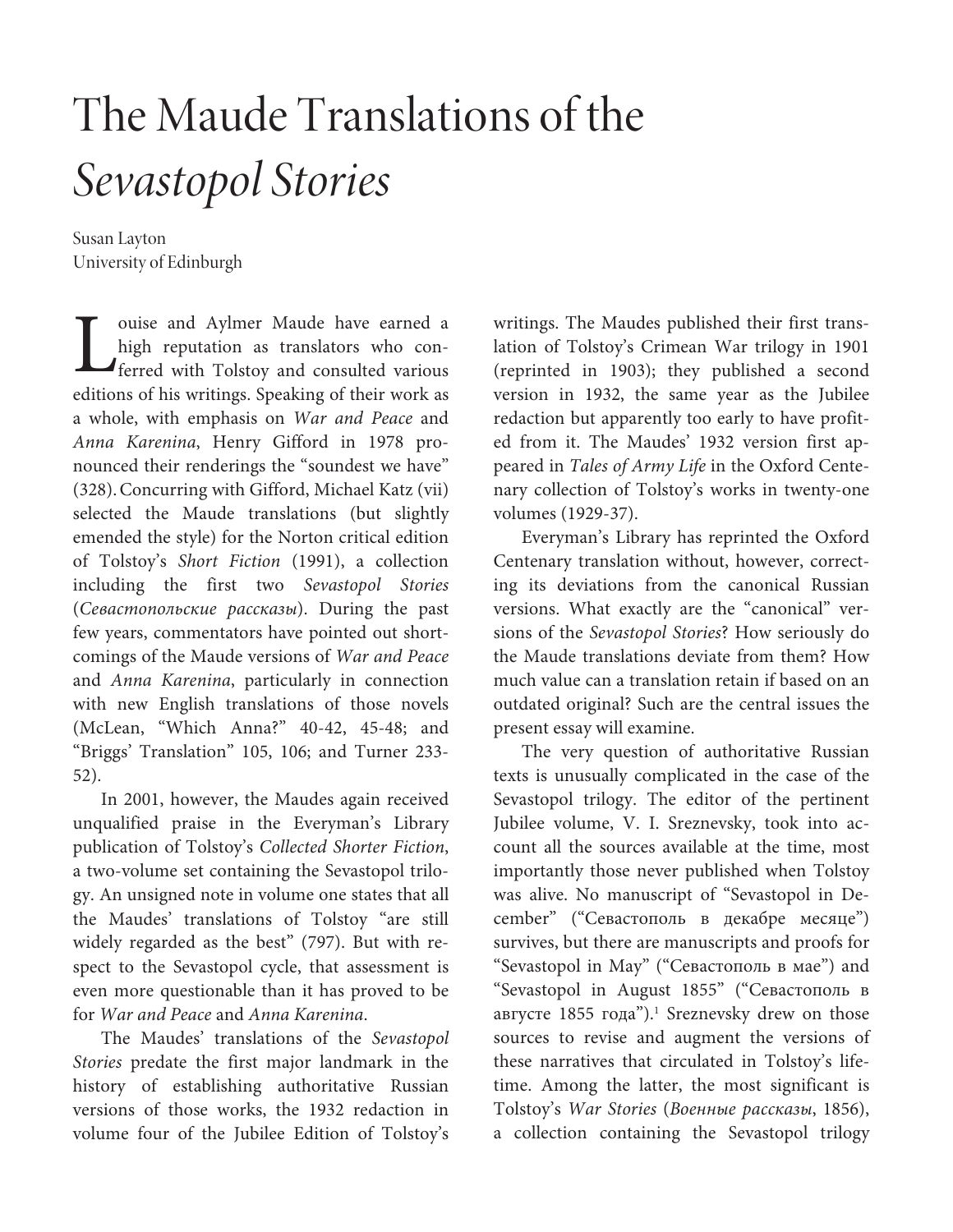along with the Caucasian army tales "The Raid" ("Набег") and "The Wood-Felling" ("Рубка леса"). The book was issued by the educational division of Alexander II's General Staff. The military branch of the Russian state was thus the first publisher of the Sevastopol Stories in book form. This arresting fact has escaped general attention and understandably so since a conspiracy of silence suppressed it in the Soviet period. The Jubilee Edition was no exception to that rule.<sup>2</sup> In our post-Soviet times, N. I. Burnasheva (and apparently she alone) has recounted the precious little that is known about how the General Staff came to publish War Stories through the mediation of Aleksei Davydov, the proprietor of a bookshop in Petersburg (Раннее творчество 208-11, 215-17; and "Комментарии" 298-300).

Censorship had become more lenient in the post-war period, allowing Tolstoy to prepare for War Stories versions of the Sevastopol narratives that were bolder than those originally published in the Contemporary (Современник) in June and September 1855 and January 1856. All the same, the War Stories texts of "Sevastopol in May" and "Sevastopol in August 1855" lacked much material that is now available from sources unpublished in the author's lifetime. By drawing on those sources, Sreznevsky created the Jubilee redactions of those two stories that are, respectively, by my estimate around 11 percent and 8 percent longer than the War Stories versions. But Sreznevsky created the false impression that censors of War Stories had deleted all the material previously disallowed in the Contemporary. 3 In fact, both the military and civilian censors readily passed the manuscripts Tolstoy submitted for War Stories (Бурнашева, Раннее творчество 215; and "Комментарии" 299-300). With this in mind, Burnasheva has raised the possibility of "selfcensorship" on Tolstoy's part, a decision not to say all he wanted to say, lest he suffer reprisals.<sup>4</sup>

She also noted, however, that Tolstoy appeared eager to publish War Stories in order to enhance his literary reputation and to earn money. Finally, she suggested Tolstoy's outlook may have evolved in the post-war period, so that he no longer felt so angry and satirical about the Sevastopol siege as he had when he first wrote about it (Раннее творчество 208-09, 212-15; and "Комментарии" 298).

Despite oversimplifying Tolstoy's role in the textological development of War Stories, Sreznevsky's editorial work on the Sevastopol trilogy remains an indispensable achievement.<sup>5</sup> For the most part, Sreznevsky established the enduring content and contours of the three Sevastopol narratives. His editing procedures never changed; nor did his source-base greatly alter.<sup>6</sup>

Later Russian scholars, however, found good reason to disagree with many of his specific editorial choices. Particularly controversial were cuts Sreznevsky made in the War Stories version of "Sevastopol in December" on the basis of a letter (not extant) that Tolstoy wrote to Aylmer Maude, apparently in the late 1890s. (This essay will later consider this event in depth.) For instance, by privileging different sources at various points, the twenty-volume collection of Tolstoy's selected works (Собрание сочинений в 20 томах, first published in 1960 and used as the basis of David McDuff's English translation of 1986<sup>7</sup> ) deviated slightly from the Jubilee Edition, most strikingly for our purposes by restoring the material Sreznevsky had deleted from "Sevastopol in December."<sup>8</sup>

After re-examining all the sources, Burnasheva prepared a new redaction of the Sevastopol cycle for Volume Two (2002) of the latest academic edition of Tolstoy's complete works, set to reach one-hundred volumes. Immediately evident is the change in the number of chapters in "Sevastopol in August 1855," now twenty-eight rather than twenty-seven.<sup>9</sup> There are changes in content as well, sometimes due to Burnasheva's adhering to the War Stories edition more closely than previous redactions. In "Sevastopol in May," for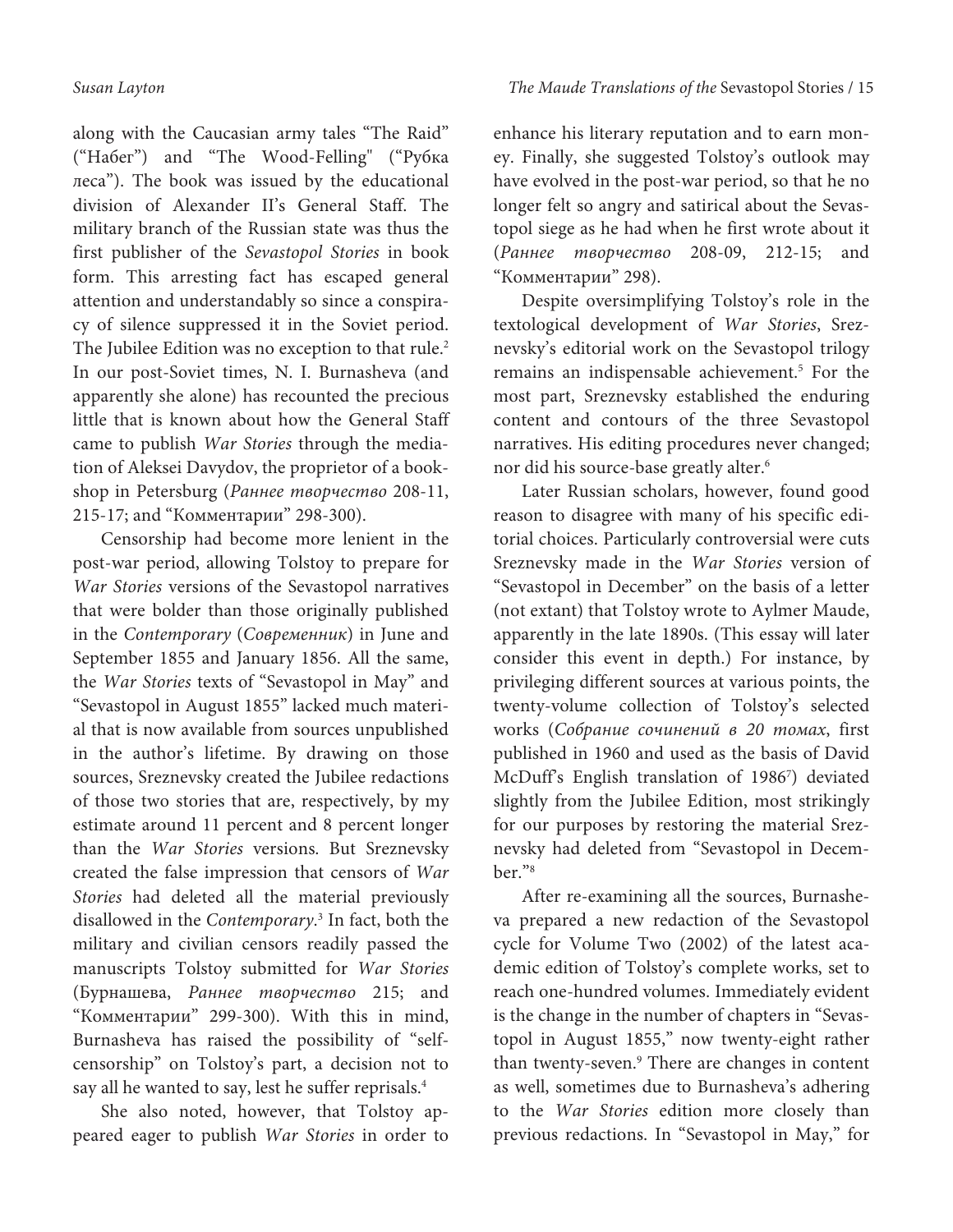example, Burnasheva substituted болван (idiot) for скотина (pig), repeated three times in Captain Mikhailov's quarrel with his inebriated servant Nikita (chapter four).

More complicated is an emendation near the end of "Sevastopol in December." As published in the Contemporary, the story contained an authorial prediction that the enemy would never take the city. Tolstoy deleted that assertion when preparing War Stories. The Jubilee and twentyvolume editions of the Sevastopol trilogy reinserted it, but the new redaction has removed it.<sup>10</sup> As a final example, we may note the shortening of the authorial apostrophe to God in the concluding paragraph of chapter fourteen (chapter fifteen in the latest edition) of "Sevastopol in August 1855." Cumulatively, such changes may subtly alter a reader's interpretation of characters and themes. All the same, close scrutiny is required to detect most of Burnasheva's emendations, many of which concern merely punctuation or paragraphination.

However small the changes may be, the latest academic edition of the Sevastopol Stories now stands as the new authoritative Russian target text awaiting translation.

The editorial process has thus left the Maudes' 1932 translation far behind and their English renderings obsolete. But as my analysis will show, the character and degree of their obsolescence varies for each of the Sevastopol Stories. Furthermore, being out of date does not mean these translations should be disregarded. To the contrary, it gives them great historical interest. This significance stems from the Maudes' primary reliance on the War Stories versions of the Sevastopol cycle. That 1856 collection basically set the Sevastopol Stories as they appeared in all subsequent editions of Tolstoy's collected works during his lifetime. With the exception of an emendation he made in 1886, that edition represents his last word as author of the Crimean War trilogy.<sup>11</sup> War Stories is thus a historically momentous collec-

tion, in no small part because of its publisher, the Russian state. Yet, this censored book has received little scholarly attention, in part perhaps because of its rarity: in the United States, only the libraries at Harvard and Indiana University catalogue it.

But more importantly, the posthumous Russian editing of the Sevastopol Stories has marginalized War Stories, dismissing it as a product of censorship, if only in the indirect form of "selfcensorship." Regardless of the extent of the censors' role, War Stories deserves special study: its very obsolescence opens a window on that historical Tolstoy, who differs considerably from the Sevastopol author whom we know today. I would go even further, to suggest the Maudes' Centenary "Sevastopol in August 1855" may offer a model for the new translation of the trilogy.

In doing their translations of the War Stories versions of "Sevastopol in December" and "Sevastopol in May," the Maudes unearthed no previously unpublished material. Their 1932 translation of "Sevastopol in August 1855," however, interpolated manuscript material never before made available in English. (The question of the source will be discussed below.) The Maudes bracketed all this new material. By imitating this method, a new English version could deliver the entire Sevastopol cycle twofold: both as it existed when Tolstoy was alive and as posthumously edited, beginning with the Jubilee redaction. The purpose of such an edition would be to stimulate thinking about the public profile of the "Sevastopol Tolstoy" in imperial Russia, the issue of selfcensorship, and the state's appropriation of his Crimean War trilogy that began in 1856.

In turning now to the Maude translations, let us first situate them within the larger history of English renderings of the Sevastopol trilogy. The three stories first appeared together in English in New York in 1887 (Бурнашева, "Комментарии" 401, 444, 492), translated by the American artist and author Frank D. Millet.<sup>12</sup> As stated on the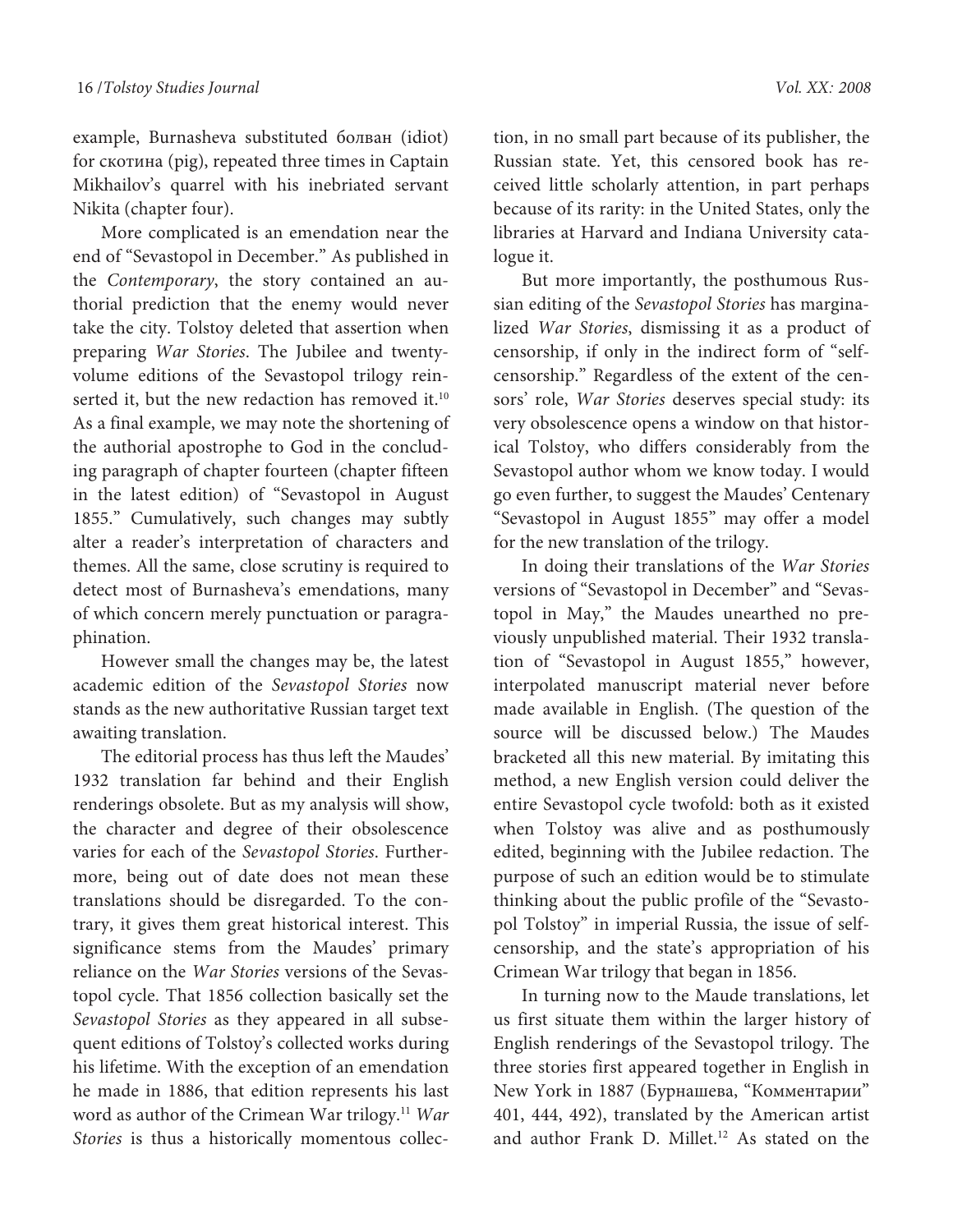book's title page, he translated these stories from French. Although not named there, the French version was evidently the so-called Souvenirs de Sébastopol, translated anonymously and published along with Les Cosaques in Paris in 1886.<sup>13</sup> Judged in terms of its source base, the French version is quite decent, and Millet's English renders it reasonably well.<sup>14</sup> Interestingly enough, Millet's translation is still with us: it was reprinted, unrevised, by the University of Michigan press in 1961 and came out yet again in 2004. After Millet's pioneering venture, two more English translations of the Sevastopol Stories appeared in 1888, both in London: Isabel Hapgood's Sevastopol, and an anonymously translated text published under the title Recollections of Sebastopol (in The Cossacks and Other Stories). While the main title suggests reliance on Souvenirs de Sébastopol, Recollections of Sebastopol appears in fact to have plagiarized Millet: the overlap is nearly word for word.

All these early translations contain a sentence that Tolstoy deleted from "Sevastopol in May" when preparing the fifth edition of his collected works, published in 1886. The sentence was Tolstoy's revision of a passage the acting editor of the Contemporary, Ivan Panaev, had added near the end of the eviscerated version of "Sevastopol in May" the journal ran in September 1855 under the title "A Spring Night in Sevastopol 1855" ("Ночь весною 1855 года в Севастополе"). As first published in War Stories and all editions of Tolstoy's collected works prior to 1886, that sentence cast Russia as the spotless victim of the Crimean War: "But at least it is heartening to think that we were not the ones who started this war, we were simply defending our country (родной край), our native land."<sup>15</sup>

Young Tolstoy crossed out those words in a copy of War Stories he gave one of his aunts (Бурнашева, "Комментарии" 428-29). He also disowned the sentence in a letter from May 1858 to E. F. Korsh (PSS 60: 269-70). Yet, through steady reprinting, that assertion of his country's innocence was part of Tolstoy's public persona in Russia for thirty years. It has remained so much longer in the English-speaking world, thanks to the reprinting of Millet's translation.<sup>16</sup>

The Maudes entered this history in 1901 when they translated the Sevastopol cycle after consulting Tolstoy's collected works of 1889 and 1893.<sup>17</sup> Syntax is occasionally awkward in this initial version. But in terms of accuracy, the overall results are admirable, in accord with the Maudes' generally high standing as translators, though their language can strike false, "Victorian" notes. An example is their rendering of смрадный as "heavy" rather than "stinking," with reference to the air in a dugout where soldiers have just spent the night in "Sevastopol in August 1855" (chapter twenty-three, chapter twenty-four in the latest edition). There are other errors in meaning as well, including the mistranslation "a soldier with spades" in the following: По траншее этой встретите вы, может быть, опять носилки, матроса, солдат с лопатами… ("Sevastopol in December" 15). On the whole, however, the Maudes' 1901 translation is very reliable. Two years later they republished the same translation with a preface by Tolstoy. The preface consisted of pacifist reflections on the Sevastopol siege that he had written in 1889 in response to a Russian officer's request to provide an introduction to his memoirs of Crimean War service.<sup>18</sup> The Maudes' 1903 title page furthermore carried a quote from the author praising the translations as the best he could ever wish to have.

Despite Tolstoy's blessing, the Maudes chose to revise those translations when preparing the Tales of Army Life volume of the Centenary edition in 1932. This was a light revision, however. In all three stories, in fact, many passages of this final translation remain identical to those of 1901. One can observe, furthermore, that the Maudes appear to have second-guessed themselves mainly in the first couple of pages of "Sevastopol in De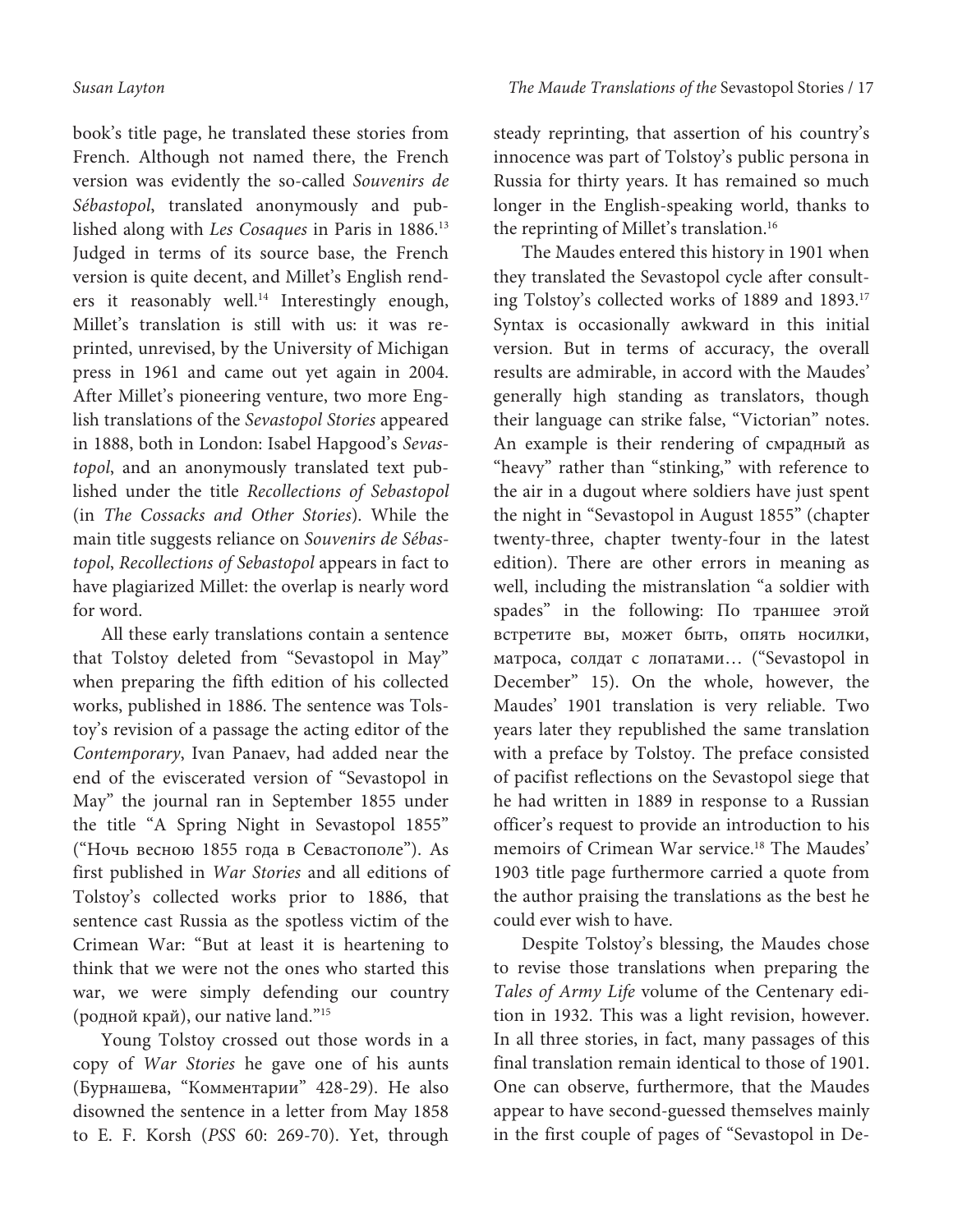cember." In the opening passage, for instance, they fiddled around with Tolstoy's simple but powerful descriptive phrase concerning the city at dawn: снега нет—все черно. Accurately conveying the general impression of darkness at this early hour, the 1901 version translates this as "there is no snow, all is black." But in 1932, the Maudes changed this to "there is no snow on the hard black ground" (89; 2001 reprint, 81) (Millet's translation contains a similar phrase "there is no snow on the ground, the earth is black" 15).

Coming as it does in the first lines of the Maudes' 1932 version of the story, this misstep is glaring. But it is not typical. All things considered, the Maudes' revision of 1932 succeeded in improving their 1901 translation.<sup>19</sup> Their lexical changes were generally well motivated. "Handsome lad," for example, is surely preferable to "pretty boy" (красивый мальчик) as a description of the young infantry officer Volodia Kozel'tsov ("Sevastopol in August 1855," 218). In addition, the Maudes' syntax is improved in the 1932 version: standard English patterns prevail over the underlying Russian word order.

Let us now consider peculiarities of the Maude renderings of each Sevastopol narrative. To begin with the most meddlesome, their versions of "Sevastopol in December," as of 1901, omitted significant material they incorrectly believed Tolstoy could not have written. Perhaps the Quaker Maudes found old Tolstoy's pacifism so compelling that they had trouble imaging him a patriot in his youth. He certainly fed their delusion. As Aylmer Maude put it in the first of his two prefaces to the 1901 translation, young Tolstoy had managed "to wring out of himself a few patriotic words" concerning the defense of Sevastopol. Maude continued:

What [Tolstoy] was able to constrain himself to do in that direction was, however, not sufficient to satisfy the censor or the editor of the magazine in which the sketches first appeared;

and the latter, on his side, added sundry patriotic touches. Knowing this to be the case, I selected certain passages which had a spurious ring and wrote to Tolstoy about them. His reply was: "With reference to the translation of Sevastopol, all the extracts you sent were either altered or inserted by the editor to meet the wishes of the censor, and it would therefore be better to omit them. The last extract quoted by you is especially abominable; it was added by the editor and displeased me very much at the time." ("Preface to this edition" xv-xvi)

Maude's letter to Tolstoy with the "certain passages" has been lost. The "especially abominable" passage was Tolstoy's revision of the sentences Panaev had added to the "spring night" text published in September 1855. Regarding the formulations Maude considered "spurious" in "Sevastopol in December," Tolstoy's reply was unreliable. One need only consult his letters and diary of 1854-55 to verify his intensely patriotic reactions to the Crimean War. Furthermore, he had never before disowned any part of "Sevastopol in December" (Бурнашева, "Комментарии" 402-03). We may note as well that in 1909 Tolstoy, in a typically cranky outburst against all he had written prior to his conversion, dismissed his Sevastopol cycle as a mélange of "humor" and "patriotism" (Маковицкий 4: 98).

To all indications, then, we can put no credence in Tolstoy's response to Maude's inquiry about "spurious" formulations. Tolstoy's memory may have been playing him false. It seems equally probable, however, that this disavowal of patriotic passages was a prevarication, manifesting Tolstoy's well-known practice of grooming his public image.

Having conferred with Tolstoy, the Maudes made six deletions in "Sevastopol in December."<sup>20</sup> The first occurred in the passage where the author conducts "you" (the reader) to a bastion to ob-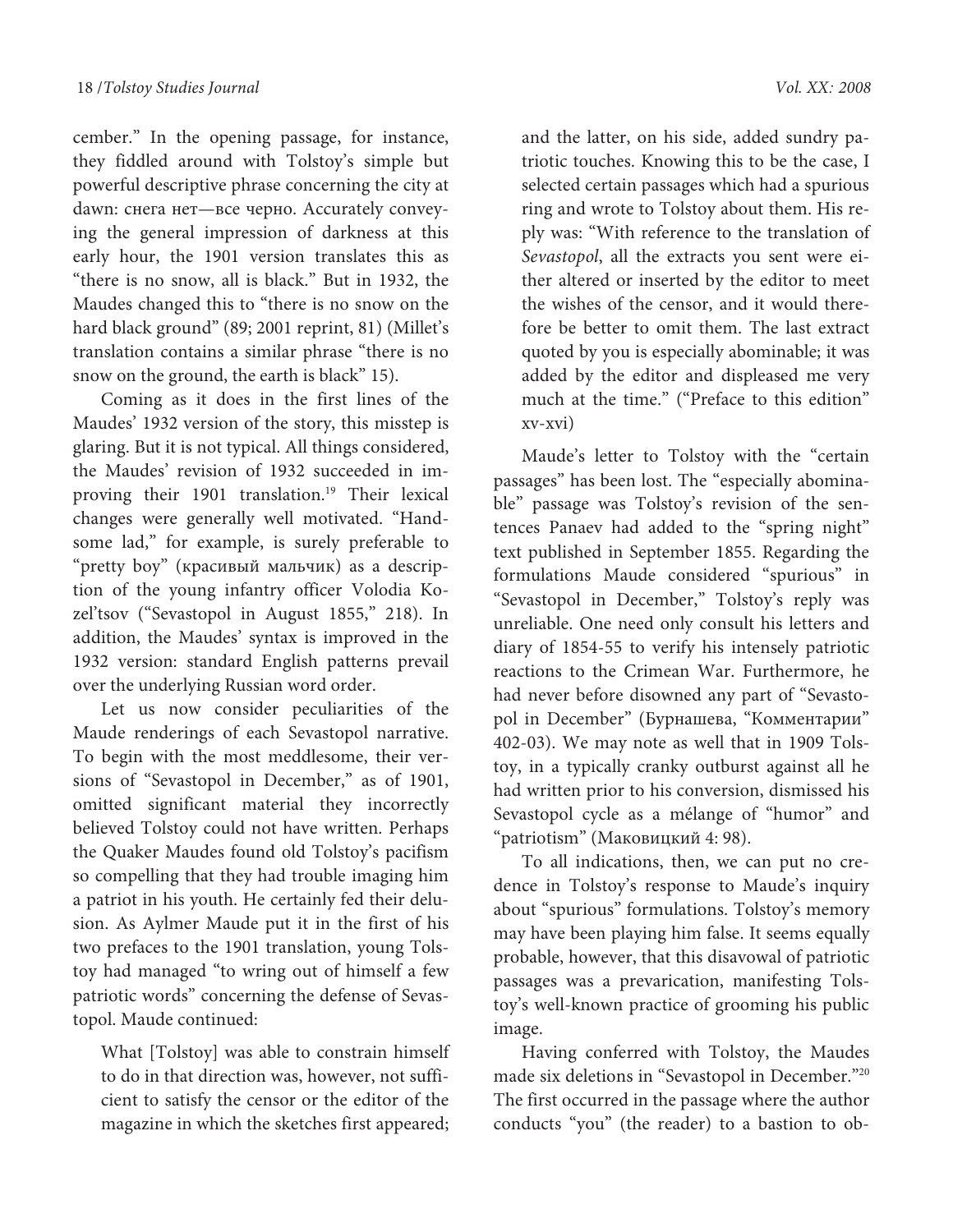serve combat. There Tolstoy named "straightforwardness and stubbornness" as national characteristics evident in the Russian fighters. He then went on to dignify war in a sentence the Maudes left out: "But in addition to those principal traits, it seems to you that the danger, fury, and suffering of war have also impressed here on each face a conscious sense of personal worth, a lofty idea and feeling" (Военные рассказы 168; Полн. собр. соч. в 100 томах 91).

The rest of the Maudes' deletions occurred in the story's penultimate paragraph. First, they removed the authorial assertions that the strength of the Russian people would never falter and that "they [Sevastopol's defenders] can do anything." The Maudes next removed a sentence that attributes the Russians' fighting spirit to love of the homeland. As already in War Stories, the passage reads:

Из-за креста, из-за названия, из угрозы не могут принять люди эти ужасные условия: должна быть другая высокая побудительная причина. И эта причина есть чувство редко проявляющееся, стыдливое в русском, но лежавщее в глубине души каждого—любовь к родине. (Военные рассказы 173; Полн. собр. соч. в 100 томах 93)

Men will not accept such horrible conditions for the sake of a cross or rank, or because they have been threatened: there must be another, lofty motivation. That motivation is a feeling rarely manifested in Russians, a feeling that arouses diffidence in them but lies deep within every heart—love of the homeland.<sup>21</sup> (my translation)

By cutting that second sentence, the Maudes' translation left a blank, for the reader to fill in: what exactly *is* the lofty motivation?

The Maudes' final two cuts further toned down the story's patriotic fervor. Both come at the end of the penultimate paragraph. Tolstoy's

fighters gladly face death "not for the sake of the city but for the homeland"—a phrase the Maudes eliminated. They also expurgated the sentence that immediately follows: "Long will Russia bear grand traces of the Sevastopol epic whose hero was the Russian people." (Военные рассказы 174; Полн. собр. соч. в 100 томах 93)

In sum, then, the Maudes' version of "Sevastopol in December" is a bowdlerization. But since they had consulted Tolstoy before tampering with the text, their translation influenced Russian editors. An example was the 1912-13 edition of Tolstoy's collected works prepared by his secretary and biographer Pavel Biriukov, a personal friend of Aylmer Maude. Although all Maude's cuts purportedly had Tolstoy's seal of approval, Biriukov accepted only three (the sentence concerning the traces of loftiness war etches on Russian faces, the phrase "they can do anything," and the diffident patriotism formulation).

The Maudes exerted their most important influence on Sreznevsky, editor of the Jubilee redaction. Srevnevsky accepted only two of the cuts (the perception of loftiness on the Russian combatants' faces and the diffident patriotism sentence). Sreznevsky admitted, though, that he had doubts about the legitimacy of the latter deletion, in view of independent evidence of young Tolstoy's patriotic attitudes toward the Crimean War (386). Deleting that sentence in the Jubilee Edition did in fact fail to win a consensus among Soviet scholars. No later than 1948, a version of the Sevastopol cycle restored the material Sreznevsky had cut in conformity to Maude's translation and quotation of Tolstoy's letter (Собрание художественных произведений в 12 томах 1: 395, 397). In 1956 the eminent Tolstoy scholar Kupreianova was still faulting Sreznevsky on this point (Купреянова 96). Needless to say, the twenty-volume edition of 1960-65 also parted ways with the Jubilee text, thus codifying a practice that has persisted into the latest academic redaction of "Sevastopol in December."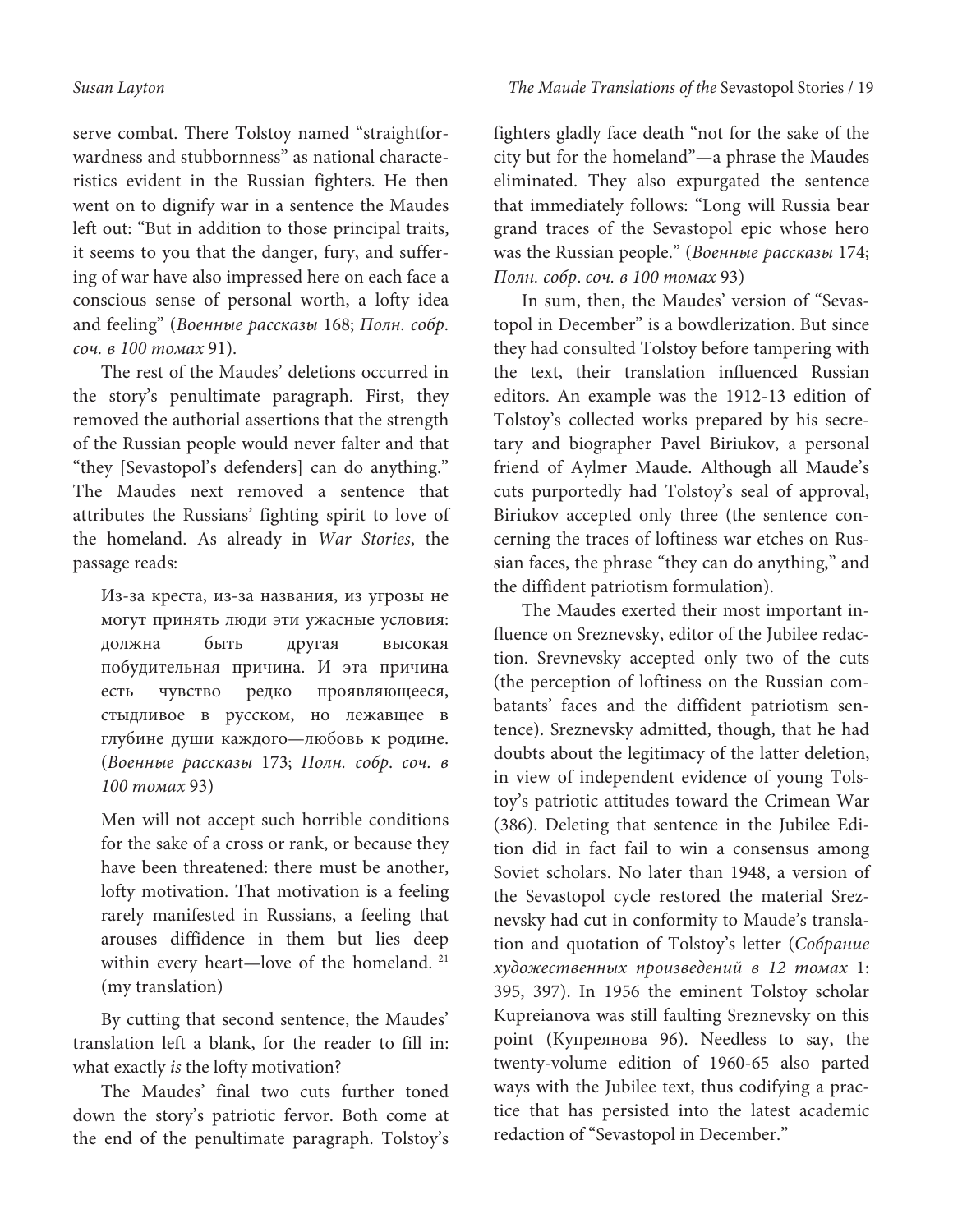By contrast to the Maudes' bowdlerization of "Sevastopol in December," their final translation of "Sevastopol in May" is almost perfectly faithful to its source, the War Stories text as emended by Tolstoy in 1886. But that faithfulness means the Maude translation is missing roughly eleven percent of the canonical version established by the Jubilee Edition.

The nature of the missing material may surprise the average reader and even some Russian literature specialists. In the form first printed by the tsar's General Staff, "Sevastopol in May" depicts extensive suffering and death: wounded Russian soldiers piled in pools of blood on the floor of the medical dressing station, soldiers in agony on the operating table, and the field of the dead where a little boy comes upon a headless corpse (Военные рассказы 212-14, 254-55). While abounding in horrors of the siege, the War Stories version of this narrative conforms to the mutilated "spring night" text in suppressing virtually all descriptions, speech, or secret thoughts that would detract from the public image of the Russian officer: no worn-out boots, for instance, or unspoken terror at the prospect of having to fight).<sup>22</sup> The knowledgeable reader of the Maude translation will also look in vain for the last two paragraphs of chapter one of the canonical Russian version, where the author wonders about the "madness" of sending tens of thousands of men into battle. Why not settle disputes on a smaller scale, he asks, by staging combat between little groups, or even a series of duels between two men from the warring sides?

Most importantly, the Maudes' source of "Sevastopol in May" greatly muted the theme of social tensions in the army, in particular, the military aristocrats' contempt for field officers and the ranks. Pursued in War and Peace and now regarded as a definitively Tolstoyan preoccupation, the theme of social snobbery in the army is most memorably illustrated in chapter five of the canonical "Sevastopol in May." Elite

officers have gathered for tea, conversation, and song in an elegant Sevastopol apartment. After adjutant Prince Galtsin marvels at the pleasures they are enjoying, the others respond. Consider first the War Stories version, as rendered by the Maudes, with a euphemistic substitution of "shirts" for "underwear" (белье):

"Well, if we didn't even have that much," said the old and ever-dissatisfied lieutenantcolonel, "the constant uncertainty we are living in—seeing people killed day after day and no end to it—would be intolerable. And to have dirt and discomfort added to it..."

"But our infantry officers live at the bastions with their men in the bomb-proofs and eat the soldiers' soup," said Kalugin, "what of them?"

"What of them? Well, though it's true they don't change their shirts for ten days at a time, they are heroes all the same—wonderful fellows." (120; 2001 reprint, 108).

In the canonical Russian version, this passage is longer and acquires a totally different character:

"Well, if we didn't even have that," said the old lieutenant-colonel, ever discontented, "things would be simply unbearable—the constant suspense, the sight of slaughter with no let-up day after day—just think if we were out there in the mud with no comforts."

"But how about our infantry officers," said Kalugin, "living at the bastions with the solders in a bomb-shelter and eating soldiers' borscht? How about them?"

"Now there's something I don't understand," said Prince Galtsin, "and, I must confess, don't believe: that men in dirty underwear, crawling with lice and never washing their hands, can possibly be capable of bravery. You know what I mean, cette belle bravoure de gentilhomme—it's just not possible."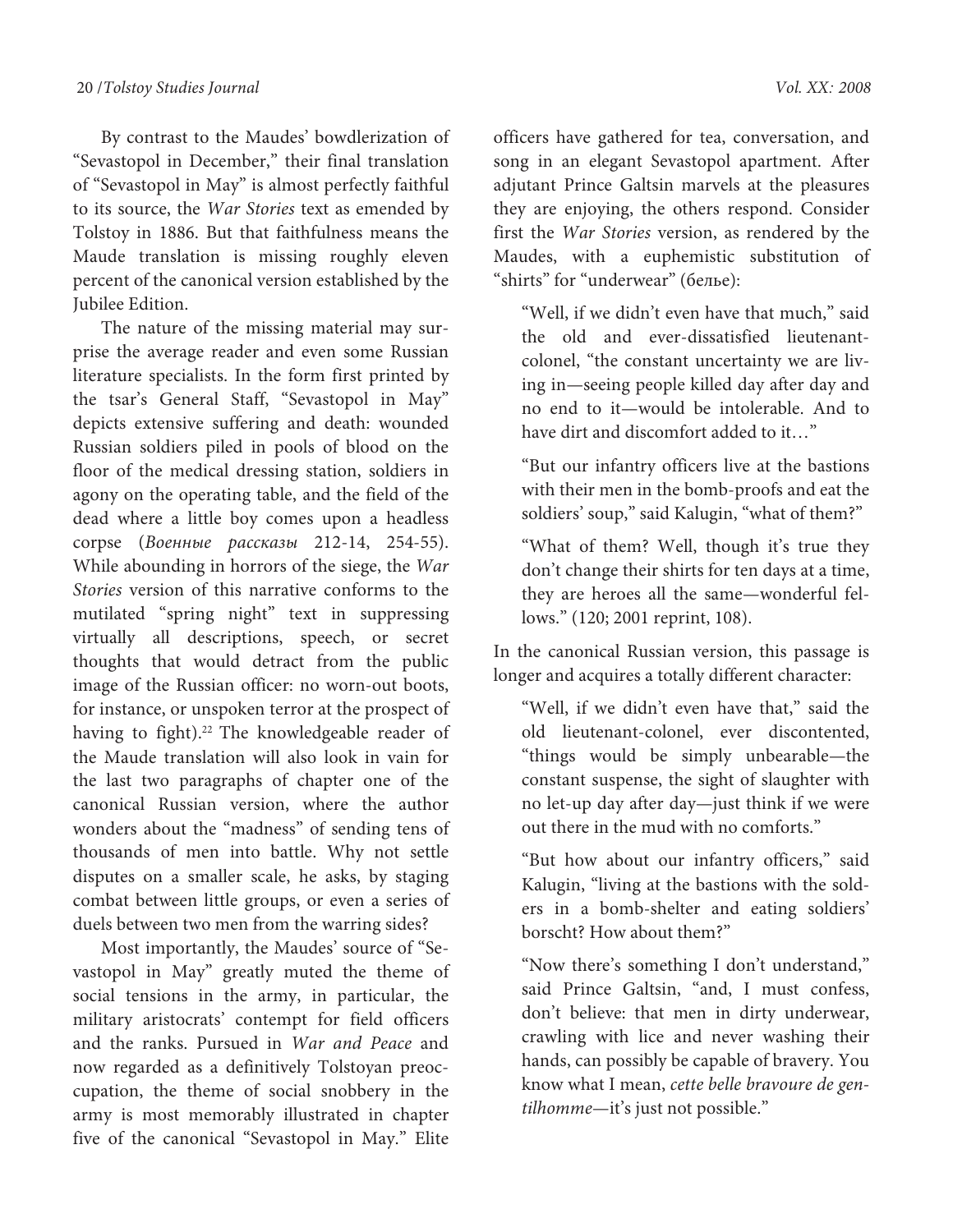"But they don't even understand that kind of bravery," said Praskukhin.

"What rot you're talking," angrily interrupted Kalugin. "I've seen a lot more of those men here than you have, and I'll tell you once and for all: our infantry officers may have lice and not change their underwear for ten days at a time, but they're heroes, amazing men." (Полн. собр. соч. в 100 томах 104; my translation)

Such open expression of upper class contempt for social inferiors in the army is absent in the Maudes' "Sevastopol in May," as it is in the emended War Stories version they used as their reference. Unfortunately for the translators, they apparently had not noticed that pertinent material had already been interpolated into "Sevastopol in May" as published in Tolstoy's collected works in 1928 in Moscow and Leningrad, just four years prior to the publication of the Jubilee volume (Срезневский 392). Nobody can keep track of everything concerning Tolstoy. But what seems strange is that the Maudes never revised their "Sevastopol in May" after the Jubilee Edition appeared.

To judge by the Maudes' 1932 version of "Sevastopol in August 1855," they would have jumped at the chance to integrate previously suppressed material into "Sevastopol in May," had they known about it. Thanks to the Maudes' bracketed interpolations in "Sevastopol in August 1855," their Centenary version of that story happens to overlap closely the Jubilee redaction. While conclusive identification of the source of the new material would require further research, a strong possibility is Biriukov's 1912-13 edition of Tolstoy's writings. In preparing the twelfth edition of Tolstoy's collected works (1911), his wife and son Sergei were the first to make use of the manuscript of "Sevastopol in August 1855" that Tolstoy had deposited in the Rumiantsev Museum in 1884 (Срезневский 395; Бурнашева,

"Комментарии" 472).<sup>23</sup> But Biriukov also used that manuscript (Бирюков 279). In view of Maude's friendship with Biriukov, he presumably would have paid close attention to the latter's editorial work, just as Biriukov had heeded Maude's deletions from "Sevastopol in December." At any rate, the Maudes' "Sevastopol in August 1855" matches Biriukov's redaction with only a few exceptions that might be due to inattention on the part of the translators.

The new material in the Maudes' final version of "Sevastopol in August 1855" includes all of chapter five (chapter six in the latest Russian redaction). Set in the last posting station on the road to Sevastopol, that chapter consists mainly of the thoughts of a Russian officer who deeply regrets having volunteered for active duty. Other material omitted from the War Stories version of "Sevastopol in August 1855" concerns corruption in the army commissariat, social snobbery in the military, and moral failings of Russian commanders.

One example of the Maudes' bracketed presentation of their interpolations comes near the end of chapter fifteen (chapter sixteen in the new Russian redaction). After recovering from his wounds, the elder Kozel'tsov has reported for duty at a bastion where he finds a former comrade transformed by a promotion. These are Kozel'tstov's perceptions (with the Maudes' punctuation emended):

It isn't long since this same Batrishchev used to hobnob with us, wore one and the same dark cotton print shirt a whole week, ate rissoles and curd dumplings every day, never asking any one to share them—but look at him now! **[**A fine linen shirt showing from under his wide-sleeved coat, a ten-ruble cigar in his hand, a six-ruble bottle of claret on the table—all bought at incredible prices through the quartermaster at Simferopol**]**. In his eyes that look of the cold pride of a wealthy aristo-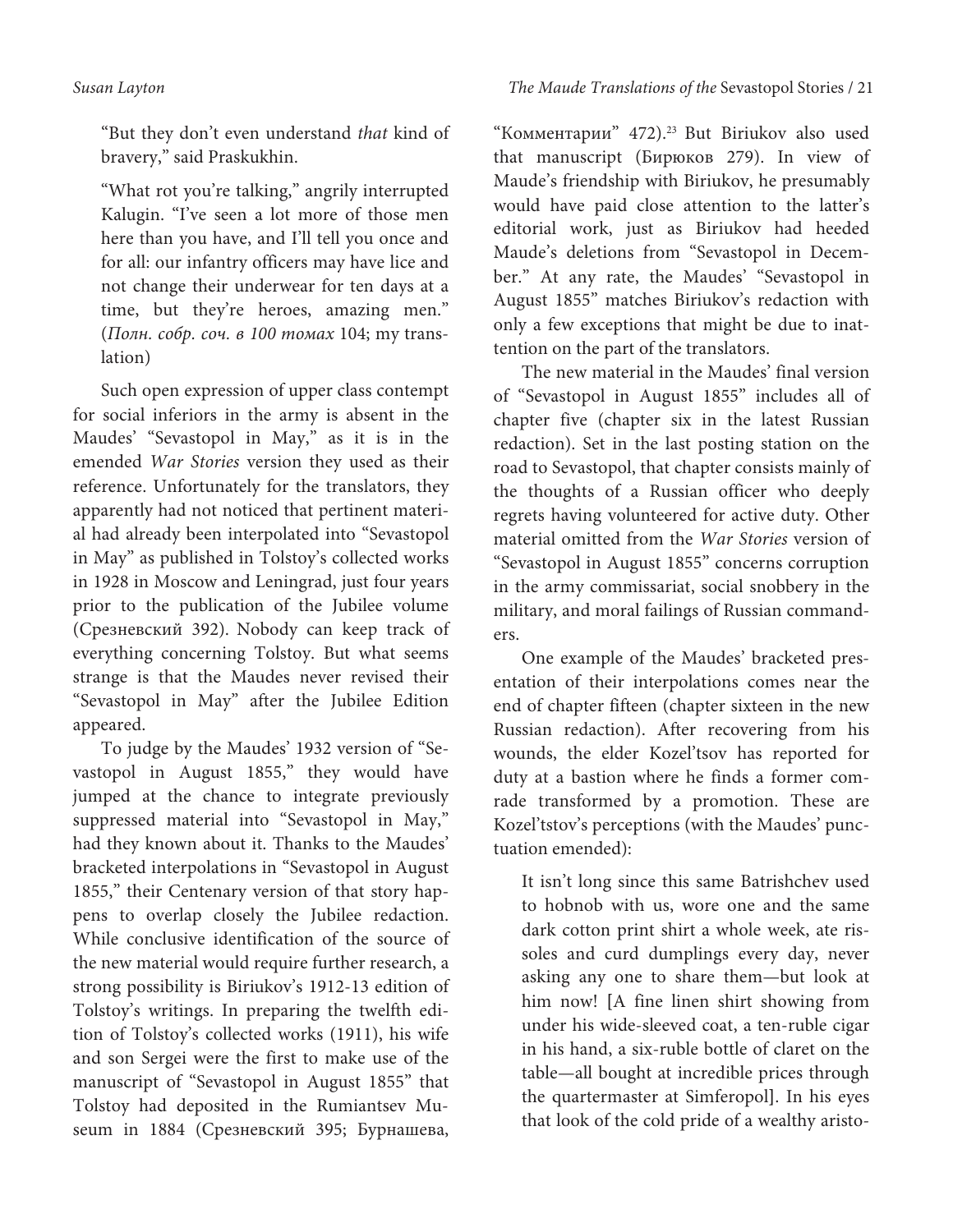crat, which says: though as a regimental commander of the new school I am your comrade, **[**don't forget that your pay is sixty rubles once in four months, while tens of thousands pass through my hands, and**]** believe me I know very well that you'd give half your life to be in my place!" (194-95; 2001 reprint, 174)

There are inaccuracies here. In the first sentence, for example, "used to hobnob" should in fact read "used to get drunk" (кучивал); while по неделям means "for weeks at a time" or "week in, week out" rather than "a whole week." The Maudes' "wealthy aristocrat" also missed the nuance of аристократ богатcвa captured in McDuff's translation "aristocrat of wealth" (151). Despite the inaccuracies, the Maudes' editing style remains suggestive. By using brackets in this manner throughout "Sevastopol in August 1855," they allow readers to see immediately the differences between the printed words that circulated in Tolstoy's lifetime and the formulations published posthumously.

This editorial practice gave the Maude translation of that story its special historical dimension. It would be good to have a Russian edition of the Sevastopol Stories that achieved the same thing throughout. Short of that, however, a new translation alone could extend the Maudes' style of bracketing, with explanatory annotations as needed.

The latest Russian redaction of the Sevastopol Stories has made the time ripe for a concordant English version, one that might furthermore serve as a source of information about War Stories, a book evidently admired by Alexander II and used as the basis for reprinting the Sevastopol Stories in Tolstoy's collected works throughout his life.<sup>24</sup> The reader with no Russian would learn something about War Stories, an intriguing book little known outside academic circles. Russian literature specialists can of course consult War Stories independently. But as indicated earlier, the book

is rare outside Russia. Even for the scholar, then, the delivery of Tolstoy twofold could provide a preliminary guide to War Stories, specifying the interpolations of the author's posthumous editors.

The larger agenda would be to interpret the War Stories versions of the Sevastopol narratives in light of their first publisher, the tsar's General Staff. As Maude and others have suggested, one can perceive in the Crimean War trilogy antecedents of the old Tolstoy's pacifism, particularly in "Sevastopol in May." (Maude, "Preface to Sevastopol" xxxviii; Simmons 1: 136; Knapp 170). But since the Russian army itself published Tolstoy's imagery of "blood, suffering, and death"—the first story's famous characterization of war—pacifists have obviously never had a monopoly on its meanings. How did Russian officialdom understand the horrors of war in the Sevastopol Stories? Does the essence of that matter not lie in Tolstoy's representing the defense of Sevastopol as a tragic duty imposed on Russia by foreign invaders? And what of the Russian army's continuing patronage of the Sevastopol Stories long after Tolstoy's conversion?

Apparently following a standard edition of Tolstoy's collected works, the "Солдатская библиотека" series issued "Sevastopol in December" and "Sevastopol in May" in 1899 and an abridged version of the much longer "Sevastopol in August 1855" in 1903 (Бурнашева, "Комментарии" 391, 430, 472-73). This situation complicates our usual conception of the postconversion Tolstoy in opposition to the state. In conversation with a British pacifist in 1907, Tolstoy declared that the Russian authorities would eventually have "to choose between me and the bayonets" (Leslie vii). But the choice was not really so stark since the state had a Crimean War Tolstoy it was evidently (and perhaps maliciously?) pleased to offer to its soldiers. As these observations should suggest, the Sevastopol Tolstoy of imperial Russia poses thorny problems concerning the very concepts of authorship and authority,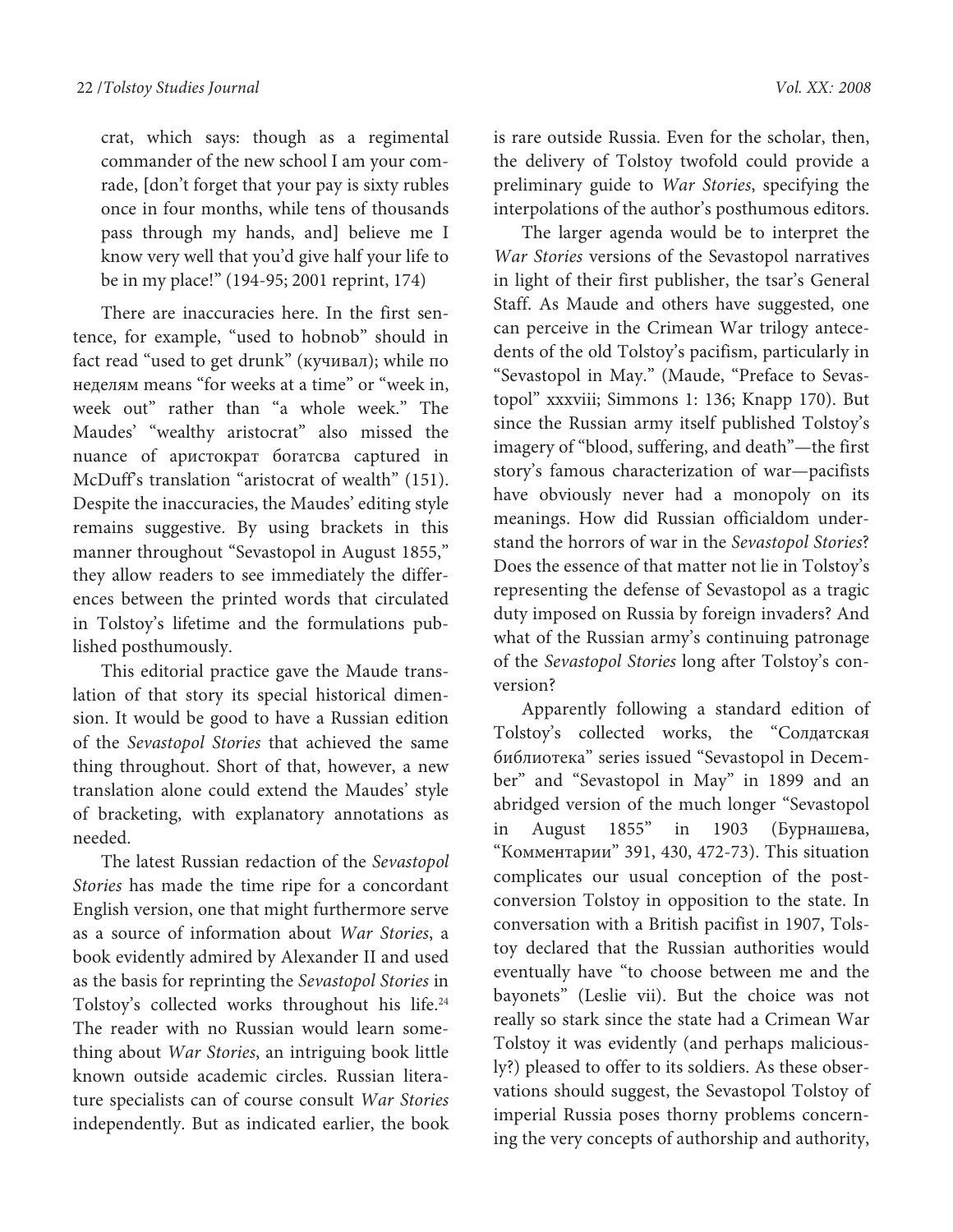the issue of self-censorship, and a militarist state's appropriation of imaginative literature.

## **Notes**

The author wishes to thank Michael Denner and an anonymous referee for their comments.

1. For description of the major sources, see Срезневский 385-86, 391-92, 395-96; and Бурнашева, "Комментарии" 281-82, 382, 409, 453. Of particular interest is the history of "Sevastopol in May," first published under the title "A Spring Night in Sevastopol 1855" ("Ночь весною 1855 года в Севастополе"). The regular censor of the Contemporary, V. Beketov, edited Tolstoy's submission relatively lightly, no doubt because the journal editors favored less risky formulations the author had sent for them to use at their discretion. The story was printed in the journal's August issue. But then the chief of the Petersburg censorship, Count Muskin-Pushkin, saw the proofs and flew into a rage. He demanded the excision of the story, leaving a gap in the August issue. Before allowing publication the following month, Muskin-Pushkin deleted over a third of the text and forced the journal editor Ivan Panaev to make additional modifications. Given the mutilation, Panaev felt he was doing Tolstoy a favor by publishing the piece anonymously: see Бурнашева, "Комментарии" 419-25; Евгеньев-Максимов 56-57; Срезневский 388-90; and Шифман 440-41.

2. The press of the General Staff is not cited in any of the indexed references to Военные рассказы throughout the Jubilee Edition. Note especially the misleading description of Военные рассказы as a книжка (booklet) "published by the book merchant A. I. Davydov," in Н. М. Мендельсон, "Комментарии" on "Набег" 3: 300. Книжка may have a pejorative nuance here since War Stories contained many misprints and "typographical absurdities" (Бурнашева, "Комментарии" 300). My references follow her in eliminating such errors.

3. In listing variant readings for all three stories (173- 278), Sreznevsky repeatedly indicates that such and such was "not in the Contemporary or the 1856 edition" and then states "Removed by the censor." This format glosses over Tolstoy's own decision to exclude from the War Stories manuscripts material censors had deleted from the Contemporary versions.

4. For general objections to inferring authorial intentions from censorship and the risk of punishment, see Morson and Emerson, 109.

5. Of special note is Sreznevsky's catalogue of variant readings (173-278), which allows a reader to track his editorial decisions line by line. No other edition of the Sevastopol Stories performs this service.

6. L. D. Opul'skaia published an additional, fragmentary source for "Sevastopol in August 1855" in 1978: Бурнашева, Раннее творчество 14. See also idem, "Комментарии" 281, concerning Burnasheva's unprecedented consideration of "A Spring Night in Sevastopol 1855," printed but not distributed in August 1855 (see note 1 above). My spot checking showed that her use of this latter source simply corroborated readings already present in the Jubilee Edition or the twenty-volume edition of the Sevastopol cycle.

7. McDuff mistakenly claims that those Russian versions "are the ones ultimately sanctioned by Tolstoy" (32). Although this translation tends to read very well it unfortunately shows many signs of carelessness, including several omissions. For examples, see Gebhard.

8. This edition also broke with Sreznevsky by privileging hand-corrected proofs of "Sevastopol in August 1855" rather than the manuscript type-set at the Contemporary: see Бурнашева, "Комментарии" 282. Burnasheva's new redaction has also favored the proofs.

 9. Tolstoy's densely written manuscript has a barely perceptible 4 indicating a new chapter. Typesetters at the Contemporary overlooked it and the mistake persisted: see Бурнашева, "Комментарии" 469-70.

10. Shifman's commentary in the twenty-volume edition failed to mention this deviation from War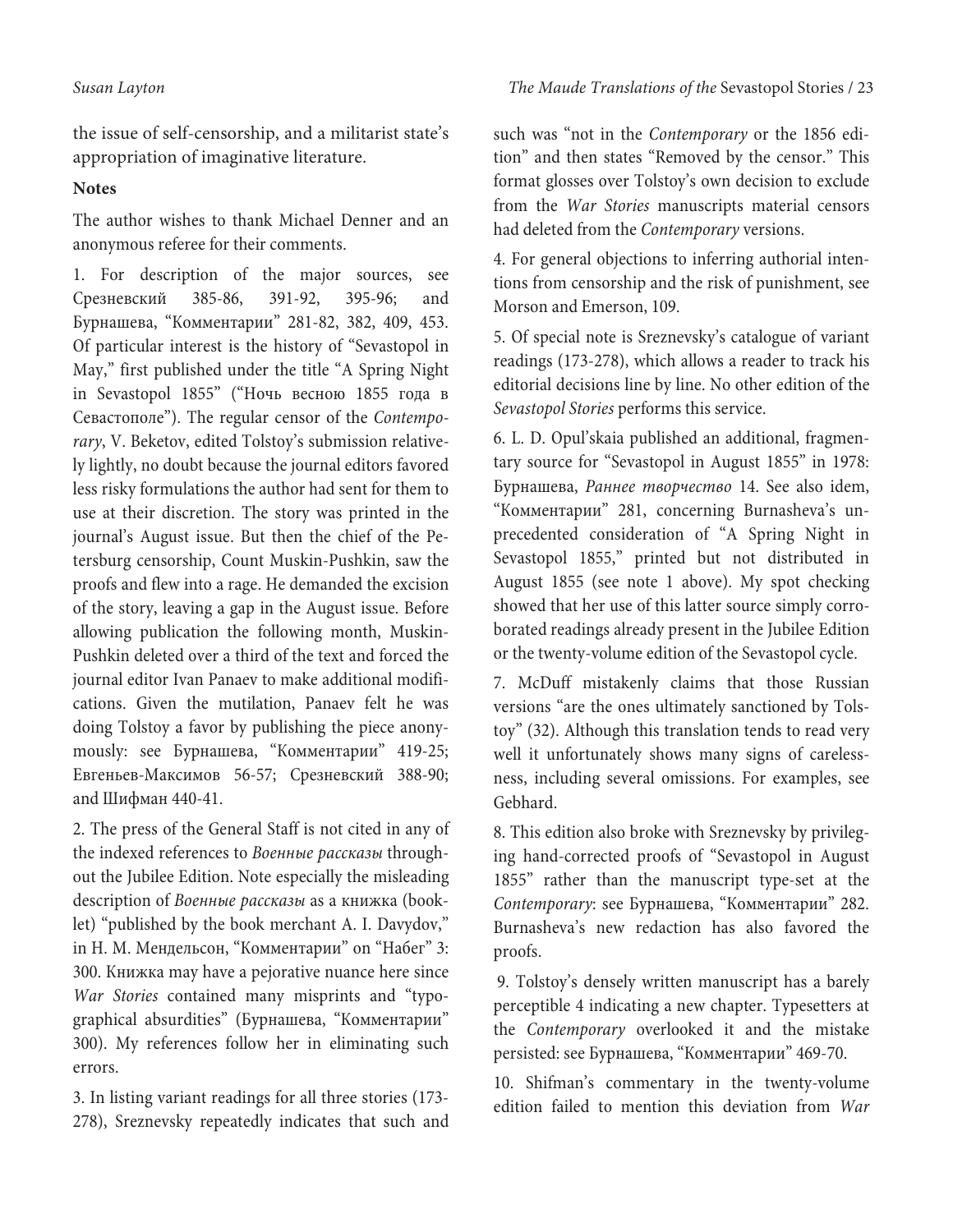Stories. But see Военные рассказы 172; Срезневский 183; and Бурнашева, "Комментарии" 390.

11. In addition to this emendation, Tolstoy in the early 1900s revised chapter sixteen of "Sevastopol in May," concerning fraternization during a cease-fire. The latter remained unpublished during his lifetime (Архангельская 182-92; and Бурнашева, "Комментарии" 430).

12. A friend of John Sergeant and Mark Twain, Francis Davis Millet (1846-1912) did paintings now in the Metropolitan in New York, the Tate in London, and other museums. He published fiction, and his work as a war correspondent during the Russo-Turkish War (1877-78) won him decorations from the Russian government. He died in the sinking of the Titanic: see www.jssgallery.org/Other-Artists/Millet-Francis-D-Millet-htm (last consulted September 28, 2007).

13. Inside the book, the stories appear under the general title Scènes du Siège de Sébastopol.

14. Millet retained French transliterations of Russian names, such as Natacha, Kalouguine, and Korniloff. He also conformed to the French source in treating the first chapter of "Sevastopol in May" as an unnumbered prologue. (That chapter was much shorter in War Stories than in the posthumously edited versions.) One of Millet's mistakes was the mistranslation of déception (разочарование) as "deception" rather than "disappointment" ("Sevastopol in December").

15. Военные рассказы 255 (with misprint of край for кров: see Бурнашева, "Комментарии" 421, 423). Panaev's more militant formulation in the Contemporary read: "But we were not the ones who started this war, we were not the ones who provoked this terrible bloodbath. We were simply defending our home (родной кров), our native land (рoдную землю), and we will go on defending it to the last drop of blood" (Бурнашева, "Комментарии" 428).

16. In the 1961 reprint it reads: "We must at least take consolation in the thought that we did not begin the war, that we are only defending our country, our native land" (109).

17. Maude, "Preface to Sevastopol and Other Military Tales," xliii. Without citing Maude's preface, Burnasheva claims he followed the 1897 edition of Tolstoy's collected works ("Комментарии" 444).

18. Those memoirs were А. И. Ершов, Севастопольские воспоминания артиллерийского офицера (1856; 1889). For the Russian version of this preface and its history, see PSS 27: 520-25, 729-37 and Архангельская 184.

19. There are still some errors, however, including a continuing problem with the accusative plural солдат с лопатами, now rendered as "a soldier with a spade," 102; 2001 reprint, 92.

20. Only four of these are cited in Бурнашева, "Комментарии" 402.

21. Tolstoy's notion of diffident patriotism has given translators trouble. Hapgood, for example, erased the difference between стыдливое and стыдное (shameful):

Men will not accept these frightful conditions for the sake of a cross or a title, nor because of threats; there must be another lofty incentive as a cause, and this cause is the feeling which rarely appears, of which a Russian is ashamed, that which lies at the bottom of each man's soul—love for his country. (33)

Perhaps considering стыдливое redundant, McDuff simply omitted it:

Men will not put up with terrible conditions like these for the sake of a cross or an honor, or because they have been threatened: there must be another, higher motivation. This motivation is a feeling that surfaces only rarely in the Russian, but lies deeply embedded in his soul—a love of his native land. (56)

22. The censor did allow, however, the famous long passage about vanity as the dominant passion of the times (chapter three). This authorial digression has a universal import, not specifically targeting the military.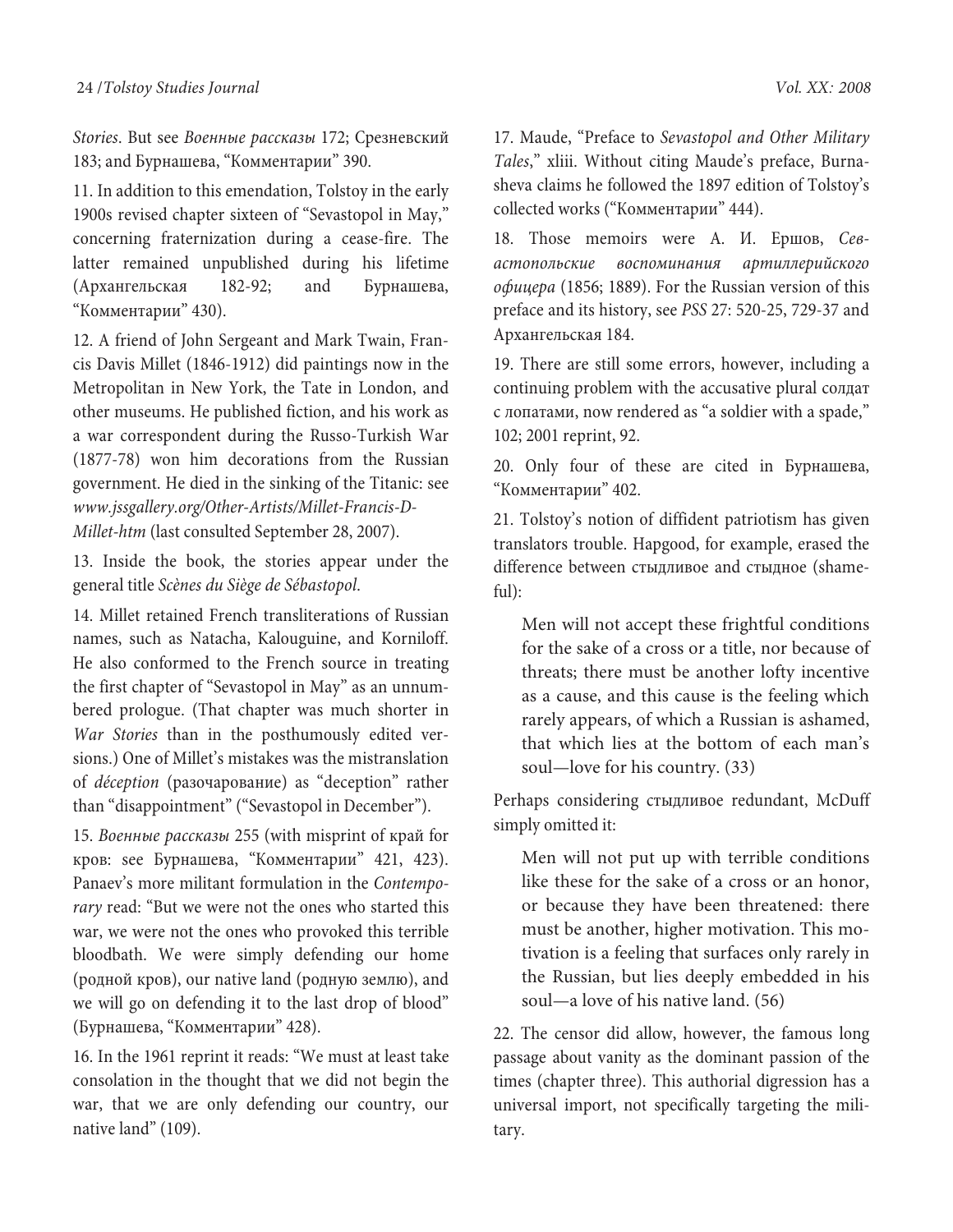23. I have not had access to the 1911 edition.

24. On the reading of War Stories within Alexander II's family, see Бурнашева, "Комментарии" 395.

## **Works Cited**

- Архангельская, Т. Н. "Новая редакция 16-й главы рассказа 'Севастополь в мае 1855 года,'" в кн. Пузин, Н. П. и Т. Н. Архангельская. Вокруг Толстого. Тула: Приоксое книжное издательство, 1982.
- Бирюков, П. И. "Примечания ко II-ому тому," в кн. Л. Н. Толстой, Полное собрание сочинений в 20 томах, т. 2. Москва: тип. И. Д. Сыткина, 1912- 13.
- Бурнашева, Н. И. "Комментарии," в кн. Л. Н. Толстой, Полное собрание сочинений в 100 томах, т. 2. Москва: Наука, 2002-.
- ---, Раннее творчество Л. Н. Толстого. Текст и время. Москва: Издательство MIK, 1999.
- Евгеньев-Максимов, В. Е. 'Современник' при Чернышевском и Добролюбове. Ленинград: Художественная Литература, 1936.
- Gebhard, James J. Review of The Sebastopol Sketches, trans. David McDuff, in Slavic and East European Journal 31:3 (1987): 442-43.
- Gifford, Henry. "On Translating Tolstoy." Leo Tolstoy, Short Fiction. Ed. and with revised [Maude] translations by Michael R. Katz. New York: Norton, 1991.
- Katz, Michael R. "Preface," Tolstoy, Short Fiction (see immediately above).
- Knapp, Liza. "The Development of Style and Theme in Tolstoy." The Cambridge Companion to Tolstoy. Ed. Donna Tussing Orwin. Cambridge: Cambridge University Press, 2002.
- Купреянова, Е. П. Молодой Толстой. Тула: Тулское издательство, 1956.

### Susan Layton The Maude Translations of the Sevastopol Stories / 25

- Leslie, Shane. "Introduction to Tolstoy's Sevastopol." Tales of Army Life, vol. 4 of Centenary Edition of The Works of Leo Tolstoy. Trans. Louse and Aylmer Maude. 21 vols. London: Oxford University Press, 1929-37.
- Маковицкий, Д. П. Яснополянские записки в 4 томах. Москва: Наука, 1979-81.
- Maude, Aylmer. The Life of Tolstoy. vol. 2. London: A. Constable, 1910.
- ---, "Preface to This Edition of Tolstoy's Works." Tolstoy, Sevastopol and Other Military Tales. Trans. Louise and Aylmer Maude. London: Oxford University Press, 1901.
- ---, "Preface to Sevastopol and Other Military Tales." Tolstoy, Sevastopol and Other Military Tales.
- McDuff, David. "Introduction." Leo Tolstoy, The Sebastopol Sketches. Trans. with introduction and notes by McDuff. London: Penguin, 1986.
- McLean, Hugh. "Review Article: Anthony Briggs' Translation of War and Peace." Tolstoy Studies Journal 18 (2006): 102-06.
- ---, "Which Anna?" Tolstoy Studies Journal 13 (2001): 38-48.
- Morson, Gary Saul and Caryl Emerson. Mikhail Bakhtin. Creation of a Prosaics. Stanford: Stanford University Press, 1990.
- Шифман, А. И. "Комментарии," в кн. Л. Н. Толстой, Собрание сочинений в 20 томах, т. 2. Москва: Художественная Литература, 1960-65.
- Simmons, Ernest J. Leo Tolstoy. 2 vols. New York: Vintage Books, 1960.
- Срезневский, В. И. "Комментарии: Севастопольские рассказы," в кн. Л. Н. Толстой, Полное собрание сочинений в 90 томах, т. 4. Москва, Ленинград: Художественная Литература, 1928-64.